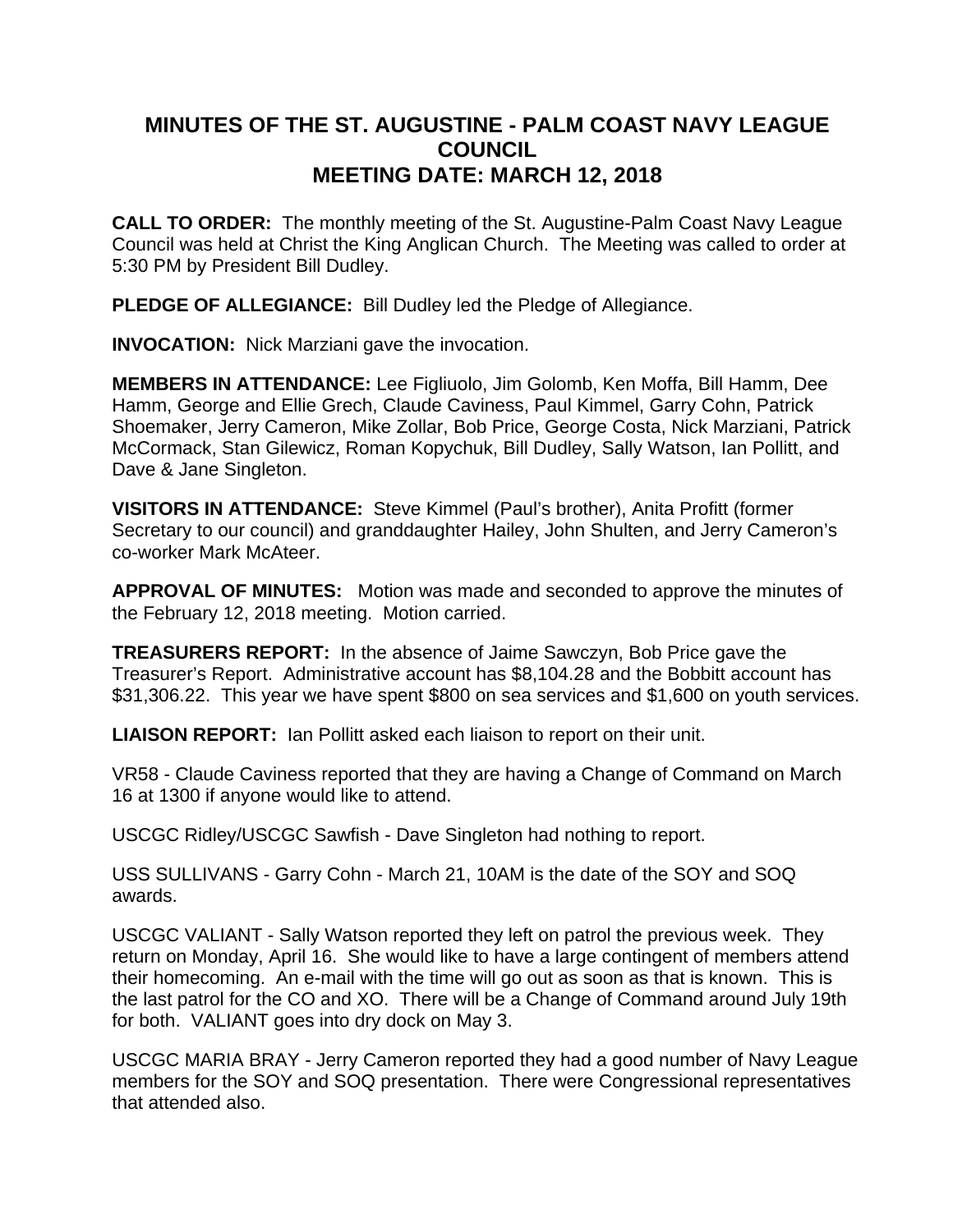HITRON - Paul Kimmel reported that this is the season for getting out on the boat rides. Anyone that is interested, let Paul know. May 7, they will have their SOQ awards. Claude was interested in a demonstration of the sniper rifles. Paul will get with Claude to arrange that in May.

BLOUNT ISLAND COMMAND - Stan Gilewicz, Bill Dudley and Ian Pollitt will meet with Col. Bergen and Major Clements on March 16 to discuss their relationship with SA-PC Navy League Council. Non-Comm of the year will be coming up in May.

-1-

We still need a liaisons for SURFRON 14, USCGC Hammer and USS Hue City.

Ian reported that the VR-58 awards went well with Claude Caviness doing the honors. March 23rd there was a successful Happy Hour at St. Francis Barracks and we will be doing that quarterly.

June 11th is the tentative date for Small Unit Awards at Flagler.

## **PUBLIC AFFAIRS:** NO REPORT

**MEMBERSHIP REPORT:** Claude reported that St. Augustine Mayor, Nancy Shaver will be joining Navy League. SPAR Marion Barnett was recruited at the last Happy Hour and her son and daughter have also joined. Sally Watson said her daughter, Debbie Sawczyn has joined. Claude had membership applications available. Joe Giammanco has recruited two members.

**COMMUNICATIONS:** Lee reported that the Bosun's Locker will be out March 24th. He needs any articles and photos ASAP. He will be leaving on a well earned cruise with Diana on 3/26 and returning on 4/22. The annual Golf tournament is October 29th at Grand Haven. Lee requested and received \$200 approved by the Board for the First Tee Golf Tournament. Navy League will have several opportunities to advertise our group and possibly recruit more members and players for our golf tournament. Our brochure will be placed in each player's gift bag.

## **LEGISLATIVE AFFAIRS: NO REPORT**

**SOCIAL EVENTS:** Ian Pollitt reported that we have a trip planned to the Navy Seal Museum in Ft. Pierce on April 25th. Mark your calendar. Mike Zollar reported that he is giving a list of events to Lee Figliuolo to put on the website calendar. Be sure and check the calendar for upcoming events. Our next Happy Hour will be March 29 at St. Francis Barracks with dinner following at Hamblen House at the American Legion. On July 3rd we will have an Independence Day party at the St. Augustine Yacht Club. We are planning a tour of Camp Blanding. In September we are trying to get an overnight trip to the Pensacola Naval Aviation Museum set up. We'd like to find a new location for our Christmas Party, possibly Grand Haven or the Palm Coast Yacht Club. Ian mentioned that we would be supporting the Coast Guard Birthday Party in August and some members will be attending.

Bill Dudley mentioned that The Veterans Council is working with the County Commission to declare St. Johns County a Purple Heart County. At 7:30AM, May 15th, there will be an